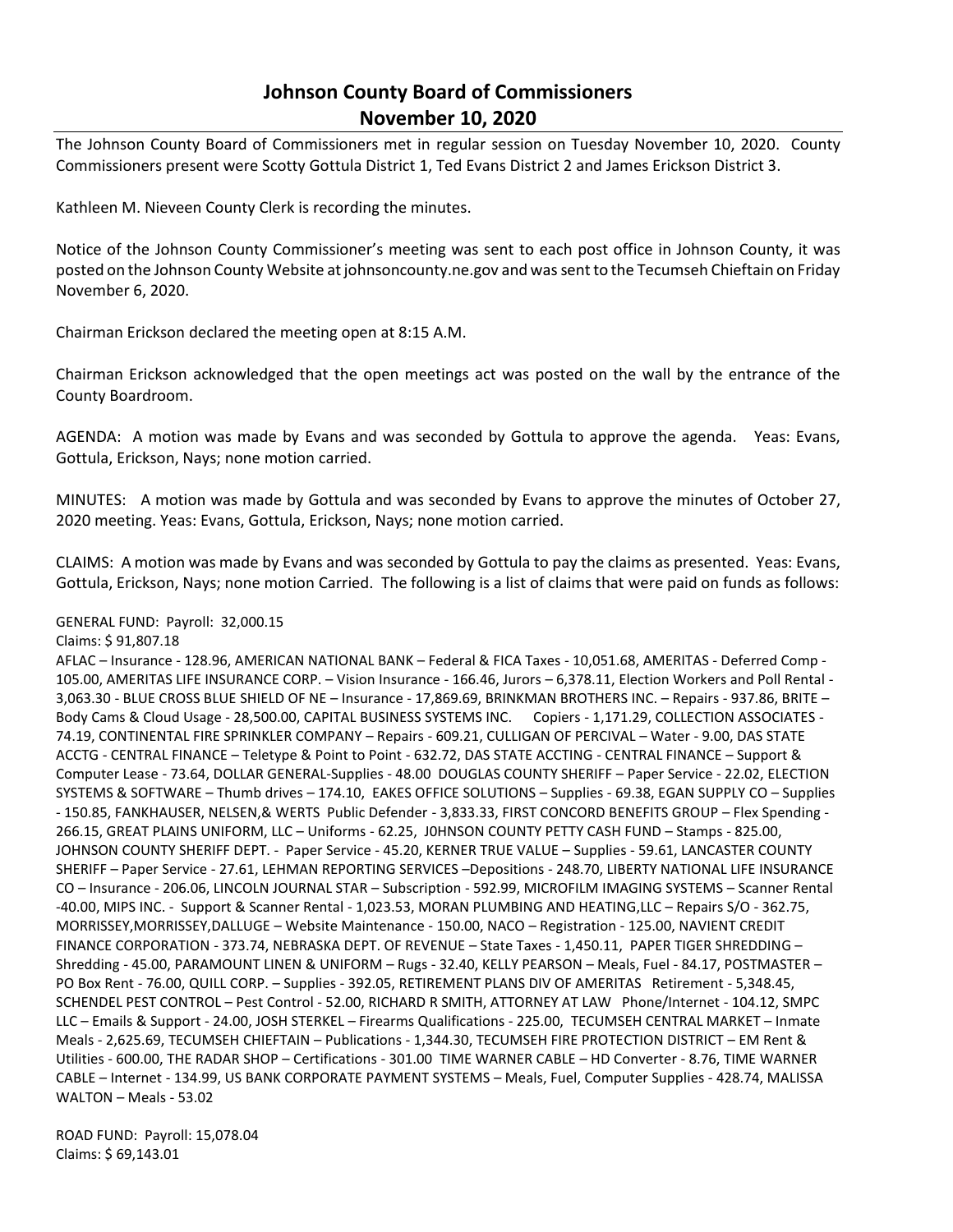AFLAC – Insurance - 30.16, AKRS EQUIPMENT – Parts - 64.42, AMERICAN NATIONAL BANK – Federal & FICA Taxes - 4,485.92, AMERITAS LIFE INSURANCE CORP. – Vision Insurance - 26.60, BLUE CROSS/BLUE SHEILD OF NE – Insurance - 9,670.85, BUTLER MACHINERY CO – Parts & Labor - 420.44, CARD SERVICES – Supplies - 572.29, DIVERSIFIED DRUG TESTING, LLC – Membership - 75.00, FIRST CONCORD BENEFITS GROUP – Flex Spending - 65.00, FRONTIER COOPERATVIE – Seed - 876.00, G & G OIL - October Fuel - 7,308.75, INLAND TRUCK PARTS & SERVICE – Supplies & Labor - 275.00, KERNER TRUE VALUE – Supplies - 49.05, MAINELLI WAGNER & ASSOCIATES, INC. – Consulting – 6,528.54, MARTIN MARIETTA MATERIALS – Rock - 24,974.74, NEBRASKA DEPT. OF REVENUE – State Taxes - 633.97, PARAMOUNT LINEN & UNIFORM - Rugs - 28.14, POWERPLAN – Parts & Labor - 5,870.42, RDO TRUCK CENTER COMPANY – Parts -120.33, RETIREMENT PLANS DIV OF AMERITAS – Retirement - 2,388.64 ROCKMOUNT RESEARCH & ALLOYS, INC – Supplies - 809.12, SAPP BROTHERS, INC – Oil/DEF - 2,369.75, SPEERS TRUCK REPAIR LLC – Parts & Labor - 792.50, T. O. HAAS TIRE – Tires/Repairs - 698.13, WASHINGTON NATIONAL INS COMPANY – Insurance - 9.25

REGISTER DEEDS PRESERVATION & MOD. FUND: Claims: \$154.12 MIPS INC. – Register of Deeds, Scanner Rental - 154.12

911 EMERGENCY MANAGEMENT FUND: Claims: \$ 2,400.75 WINDSTREAM NEBRASKA INC – 911 Phones - 2,400.75

Emergency Manager Amanda Burki (via phone) to talk to the board about the generator at the Sheriff' office. She indicated that there is a possibility of applying for grant money to cover the cost but after discussion the board told her not to proceed because they were looking into the cost of repairs.

Sheriff Scott Walton and Malissa Walton with Brian Denomme from Brite appearing via phone to discuss the Camera's for the Vehicles and explained how storage of data is kept on and the cloud, and how to view it.

Judd Allan with NACO Health answered questions from the board on Health Insurance, and to ask if there were any concerns or problems.

Highway Supt. Matt Schaardt via phone discuss road projects, ditch clean outs and informed the board that the Department will be working on the Douglas Road this week.

A motion was made by Evans and was seconded by Gottula to approve Resolution 20-29 for the Environmental Services Supplemental Agreement No. 1 between Johnson County Nebraska, and HDR Engineering Inc. for project BRO 7049(24) Sterling Northwest. Yeas: Evans, Gottula, Erickson, Nays; none motion carried.

A motion was made by Gottula and was seconded by Evans to approve Resolution 20-30 for the Preliminary Engineering Services Supplemental Agreement No. 1 between Johnson County Nebraska, and Mainelli Wagner & Associates Inc. for project BRO 7049(24) Sterling Northwest. Yeas: Evans, Gottula, Erickson, Nays; none motion carried.

A motion was made by Gottula and was seconded by Evans to approve the Countywide cost allocation plan as prepared by Maximus for FY ended June 30, 2019, and authorize the chairman to sign the same. Yeas: Evans, Gottula, Erickson, Nays; none motion carried.

The Board acknowledges the Clerk of the District Court Fee Report for the month of October, 2020., and the Johnson County Sheriff's Office Balance Sheet for October, 2020.